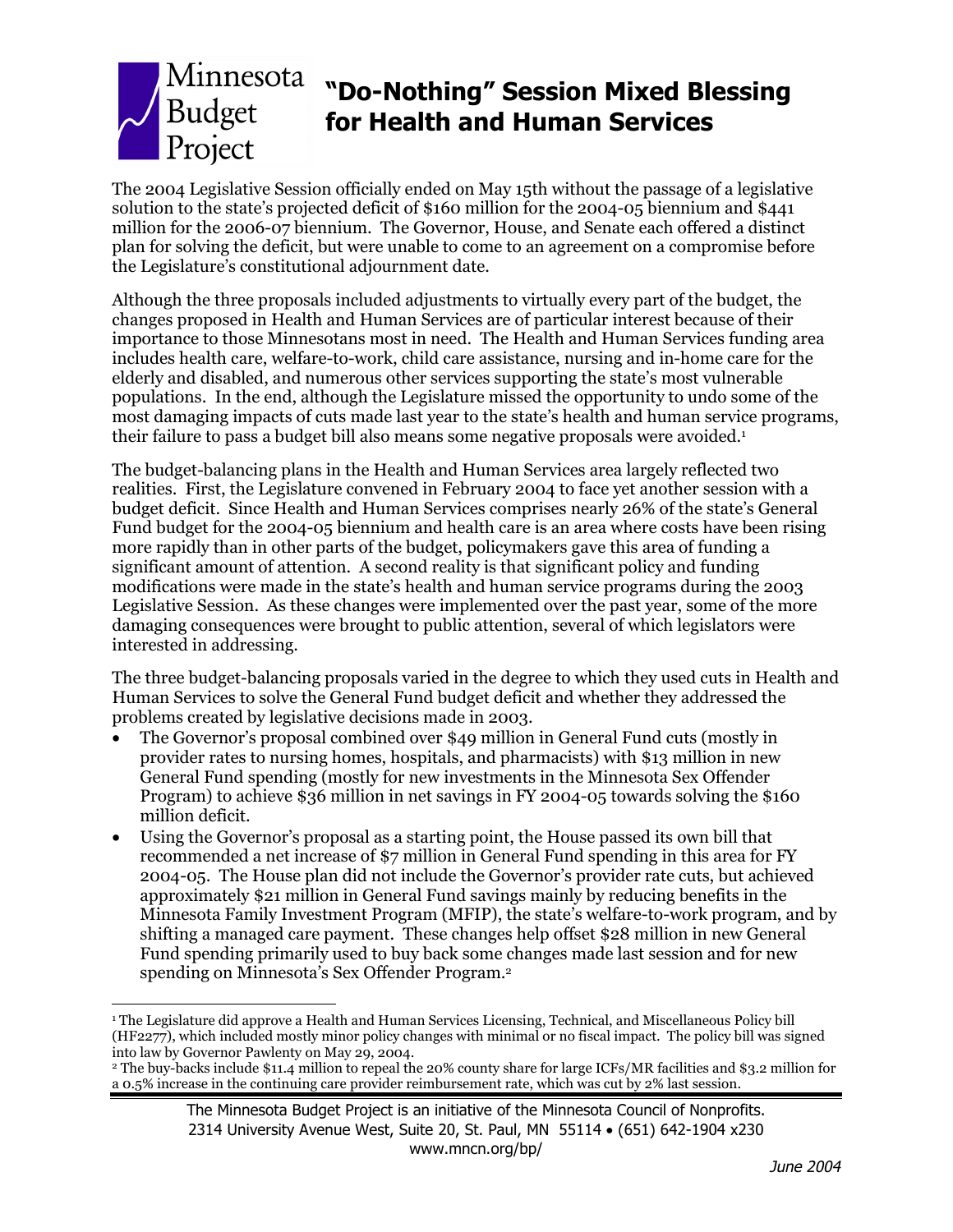• The Senate bill recommended a net increase in General Fund spending of \$9 million for Health and Human Services in FY 2004-05. However, to avoid making any significant cuts in programs, the Senate raised \$53 million through funding reductions or transfers from other funds, then spent \$62 million to restore benefits in the health care and welfare-towork programs.3 A sizeable portion of the savings came by sharply reducing the Department of Human Services' (DHS) administrative budget by over \$21 million in FY 2004-05. Department representatives warned that the administrative cut would result in significant lay-offs at the agency.

Table 1 summarizes the General Fund impact of the proposals on Health and Human Services funding and demonstrates how the Governor and House would have made some progress towards resolving the FY 2006-07 deficit, while the Senate plan would have added to the deficit.

|                      |              | Governor      |            | House         |              | <b>Senate</b> |
|----------------------|--------------|---------------|------------|---------------|--------------|---------------|
|                      | FY           | FY            | <b>FY</b>  | FY            | FY           | <b>FY</b>     |
|                      | 2004-05      | 2006-07       | 2004-05    | 2006-07       | 2004-05      | 2006-07       |
| <b>Service Cuts</b>  | $-$ \$49,157 | $-$ \$183,083 | -\$21,242  | $-$ \$168,184 | $-$ \$52,777 | $-$106,650$   |
| <b>New Spending</b>  | \$13,014     | \$37,956      | \$28,432   | \$64,118      | \$61,650     | \$251,395     |
| <b>Net Change</b>    | $-$ \$36,143 | $-145,127$    | \$7,190    | $-$104,066$   | \$8,873      | \$144,745     |
| <b>HCAF</b> Transfer | $-$70,000$   | Ω             | $-$71,027$ | 0             | $-$ \$39,447 | \$39,447      |

*Table 1: Proposed Changes in General Fund Spending in Health & Human Services4*

Source: Author's analysis of House and Senate Fiscal Analysis data

The rest of this document identifies the opportunities lost and negative outcomes avoided in several of the major programs in this area – including child care assistance, health care, welfareto-work, and the Health Care Access Fund (HCAF).

#### **Child Care Assistance**

Access to affordable child care is a critical component of making economic self-sufficiency possible for low- and moderate-income working families. In the 2003 Legislative Session, the final budget solution cut General Fund spending on Basic Sliding Fee child care assistance by 50%. To achieve these reductions, reimbursement rates for providers were frozen and parents saw their monthly copayments increase by an average of 57% for a family of three or four.5 Eligibility to begin receiving help was also cut significantly from approximately 290% of federal poverty guidelines to just 175%.6 As a result, 900 families lost their child care assistance due to decreased income eligibility and at least 30 child care centers around the state closed between July and December of 2003. As of December 2003, almost 7,000 families in 51 counties were sitting on waiting lists. The cuts in child care resulted in a number of undesirable consequences, including families turning to welfare and other financial assistance programs because they could no longer afford to pay for child care on their wages.

 $\overline{a}$ 3 The \$53 million in service cuts and transfers does not include a \$39.4 million "loan" from the Health Care Access Fund in FY 2005 that is immediately repaid in FY 2006.

<sup>4</sup> In addition to changes in General Fund spending on health and human service programs, all three plans also altered spending in two other important funding sources. The Health Care Access Fund (HCAF) is funded through a provider tax on health care services and supports MinnesotaCare, a health care insurance program for low- and moderateincome working families. The second source of funding, Temporary Assistance for Needy Families (TANF), is block grant money from the federal government that is largely used to provide cash assistance to families through the Minnesota Family Investment Program (MFIP), the state's welfare-to-work program. This document addresses spending changes in all three funds.

<sup>5</sup> For instance, monthly co-pays increased from \$208 to \$376 for a family of four at 200% of poverty (81% increase) and from \$361 to \$592 for a family of four at 225% of poverty (64% increase).

<sup>6</sup> The 2004 federal poverty guidelines are reprinted at the end of this document.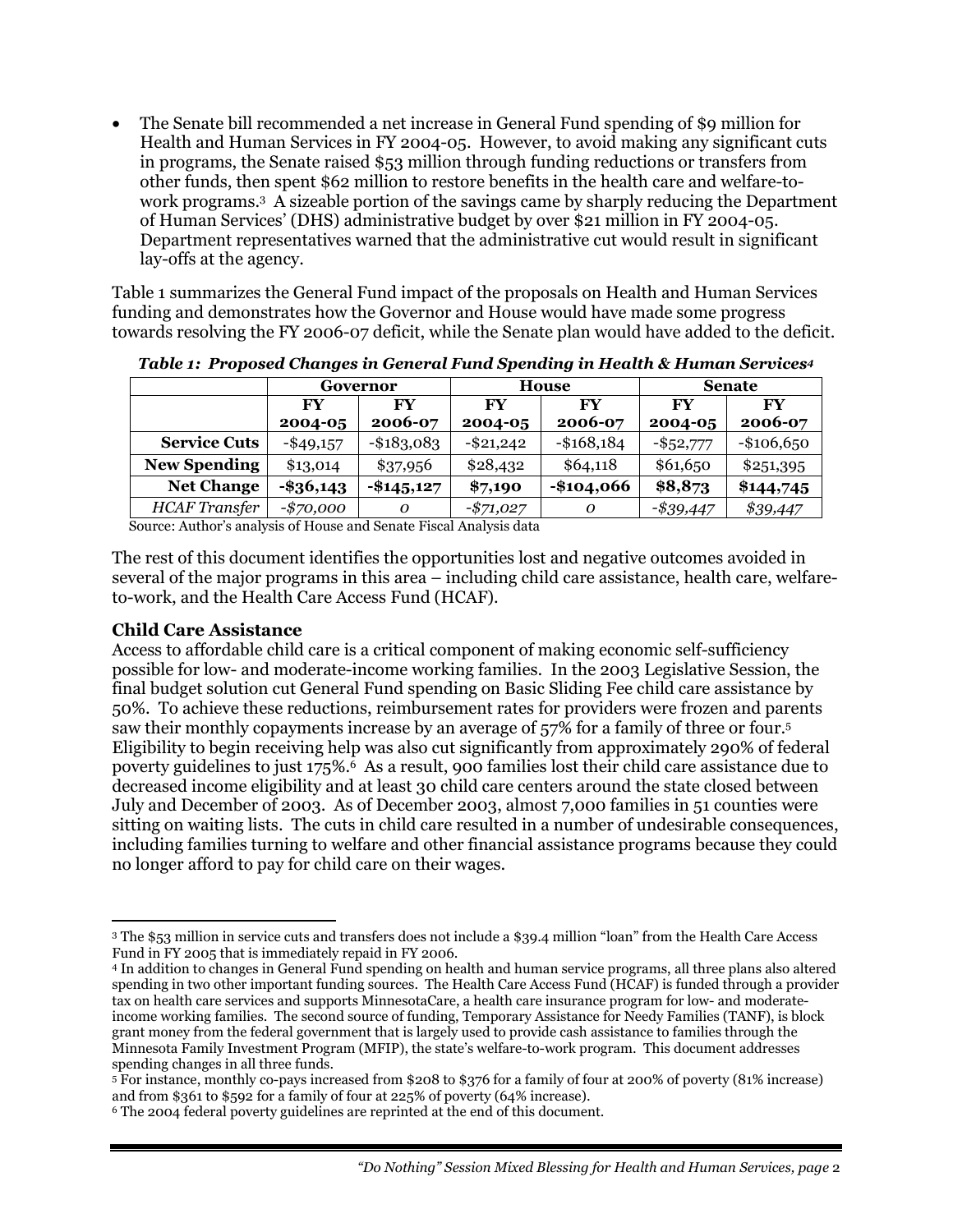Low- and moderate-income families struggling to access or afford child care would have found little help in any of the budget-balancing plans considered at the Capitol. None of the proposals altered the modifications made in child care assistance eligibility and co-payment amounts during the 2003 Legislative Session. The Governor's proposal included a temporary contingency fund to address a few of the unexpected problems created by last year's changes, but did not recommend any broad-based relief for eligible families.7 However, the proposal used funds earmarked for child care quality improvements and did not represent new dollars.

The Senate proposal included a few policy recommendations to resolve unintended consequences, including protections for highly vulnerable families either in counties terminating families due to budget limitations or moving from a county with no waiting list to another county with a wait for child care services. The Senate did not include the Governor's proposed contingency fund or any other financial relief for struggling families or child care providers.

While providing some relief to child care providers by reducing license fees by about 25%, the House proposal would have cut payments to providers by \$63 million in FY 2006-07 by extending the freeze on child care rates into the next biennium.

One reversal in this area was the revival of the At-Home Infant Care program, which provides low-income families with a portion of what they would have received in child care assistance to stay at home to care for an infant up to one year of age. This program can be a cost saver for the state, as infant care is particularly expensive. On the final day of the session, the Legislature passed this provision as part of the Health and Human Services Policy bill that Governor Pawlenty signed into law on May 29, 2004.

## **Health Care Programs**

-

The state offers three health care programs for low-income Minnesotans. MinnesotaCare is a premium-based subsidized health care insurance program for low- and moderate-income families and individuals. Medical Assistance (MA) is a joint federal-state funded health care program for low-income families with children, the elderly, and persons with disabilities. General Assistance Medical Care (GAMC) is a state-funded program that pays for certain health care services for low-income individuals who do not qualify for other programs, and mainly serves adults without children.

In the 2003 Legislative Session, dramatic changes were made in all three of these programs, including adding copayments, increasing premiums, limiting benefits, and reducing eligibility. Many vulnerable populations were effected by the decisions. By FY 2005, 26,646 Minnesotans — including parents, children, pregnant women, and adults without children — are expected to lose their coverage from one of the state health care programs as a result of the changes.

The failure to pass any Health and Human Services finance bill means the Legislature lost the opportunity to fix some of the more pressing problems that have arisen as a result of decisions made in the 2003 session:

• *MA Eligibility for Pregnant Women –* In order to avoid losing approximately \$30 million in federal matching dollars, the Governor and Senate proposed restoring MA eligibility for pregnant women with incomes from 200% to 275% of federal poverty guidelines and reinstating a special work expense deduction for infants and pregnant

<sup>7</sup> The contingency fund would have provided child care assistance in hardship cases such as eligible families who were terminated by counties due to county budget limitations, military families, and families exiting MFIP who did not use child care assistance while on MFIP.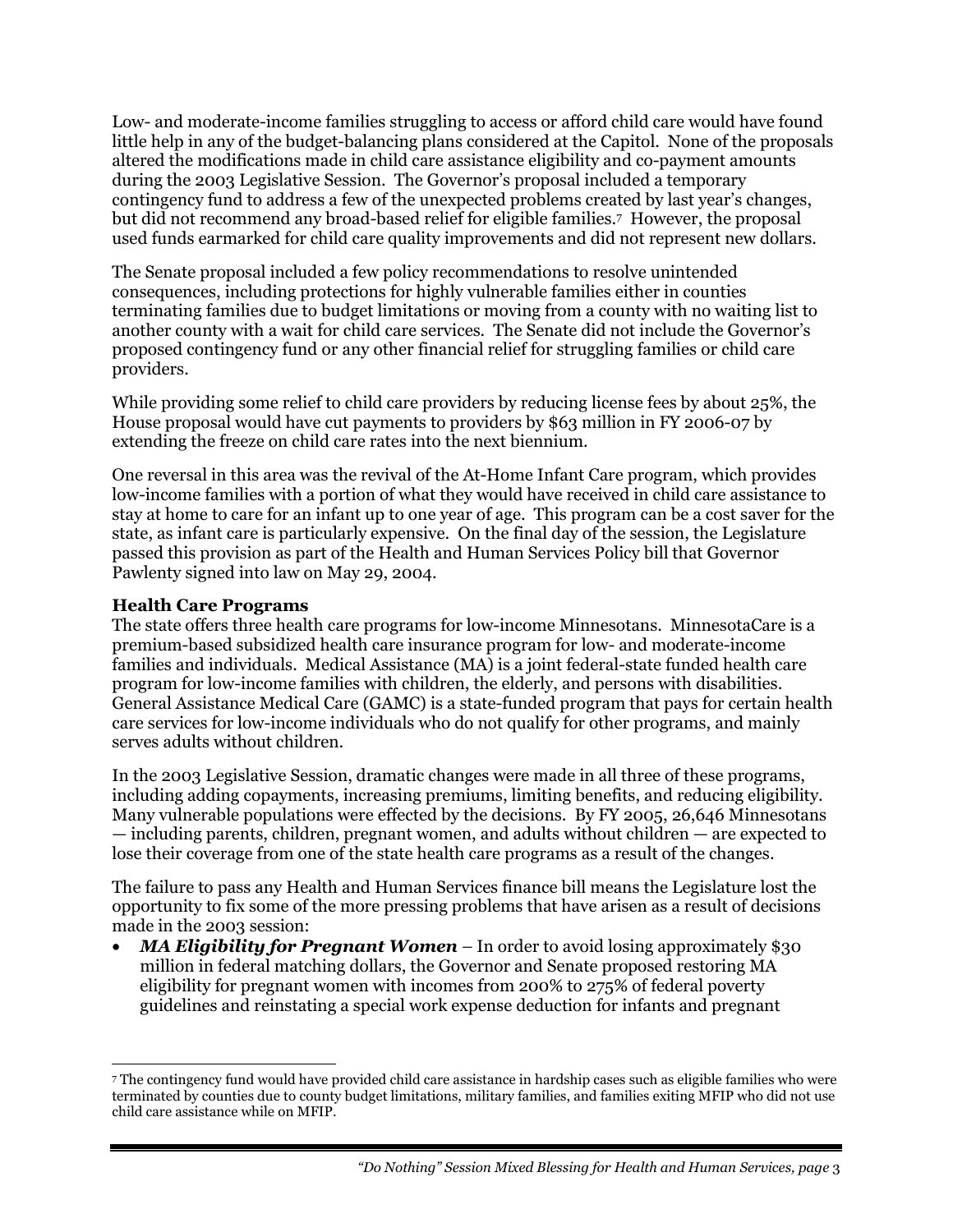women. The House does not agree that federal dollars are in jeopardy and so did not reverse these changes made in the 2003 Legislative Session.

- *MinnesotaCare Benefit Set* Last year, health care benefits for adults without children with incomes between 75% and 175% of federal poverty guidelines on MinnesotaCare were significantly reduced and redesigned into what is called the MinnesotaCare Limited Benefit set. The Governor recommended reinstating coverage for mental health services and diabetic supplies and equipment for these adults. The House proposal would have reinstated coverage for diabetic supplies and equipment and optometrist services, but not mental health services. The Senate plan would have reinstated the full MinnesotaCare benefit set for this group. All of the proposals would have maintained the \$5,000 cap on the amount of out-patient services a participant can receive in a year.
- *Cap on Dental Services* Last session, lawmakers approved a \$500 limit on dental services for adults with disabilities. This cap has created a substantial barrier to muchneeded dental care for this vulnerable population. The House plan would have removed the \$500 limit for MA and GAMC recipients, but would have eliminated dental care for most adults on MinnesotaCare. The Senate proposal, however, retained dental coverage for MA, GAMC, and MinnesotaCare recipients and eliminated the \$500 limit.
- *Tuberculosis Treatment*  The Governor, House, and Senate all proposed restoring General Assistance Medical Care (GAMC) eligibility for undocumented immigrants with tuberculosis who lost eligibility last session due to their immigration status. This expansion would have covered approximately ten people per year who require ongoing treatment for this contagious disease.
- *Continuing Care Provider Rates* In a significant deviation from the Governor's proposal to cut continuing care provider rates by 1.5%, the House plan included a 0.5% rate increase. This would have bought back a small portion of the 2% rate cut lawmakers approved in 2003. The Senate did not propose any changes to rates.
- *Parental Fees* Last session the Legislature increased fees for parents who receive services to enable them to care for their disabled children in their own homes. The fee increases amounted to several thousand dollars a year for some families. More than 300 families appear to have stopped receiving services due to increased fees. The House proposal reduced last session's fee increases by about 24%, while the Senate plan reduced the fee increase by about 63% and also reversed a major change for non-custodial parents.
- *Nursing Home Liens* In 2003, lawmakers significantly expanded the state's ability to recover assets from the estates of individuals who use MA or alternative care services. The intended goal of this policy change was to discourage dependence on MA services, encourage the use of long-term care insurance, and raise additional revenues for the MA program. The changes, which took effect in the summer of 2003, immediately enabled the state to pursue claims on certain types of estates up to the value of any medical benefits the individual had received. In response to concerns raised by the public about the suddenness and farreaching implications of this policy, the Senate plan would have repealed this entire provision. The House proposal, however, recommended a very narrow retroactive exemption for estates existing prior to August 1, 2003 and a temporary moratorium through July 31, 2005 on pursuing recovery.
- *HIV/AIDS Program Shortfall* The state is anticipating a \$2.1 million shortfall in programs serving individuals with HIV. These programs serve approximately 1,040 people with incomes under 300% of the federal poverty guidelines and cash assets under \$25,000. The shortfall is largely the result of caseload growth due to increased life expectancy, the rising costs of care, and eligibility cuts made last year in the state's health care programs. The Governor proposed to fund the shortfall and initiate some administrative changes, such as increased cost-sharing. The Senate also included some funding for the shortfall and proposed increased cost-sharing. The House did not make any recommendations to address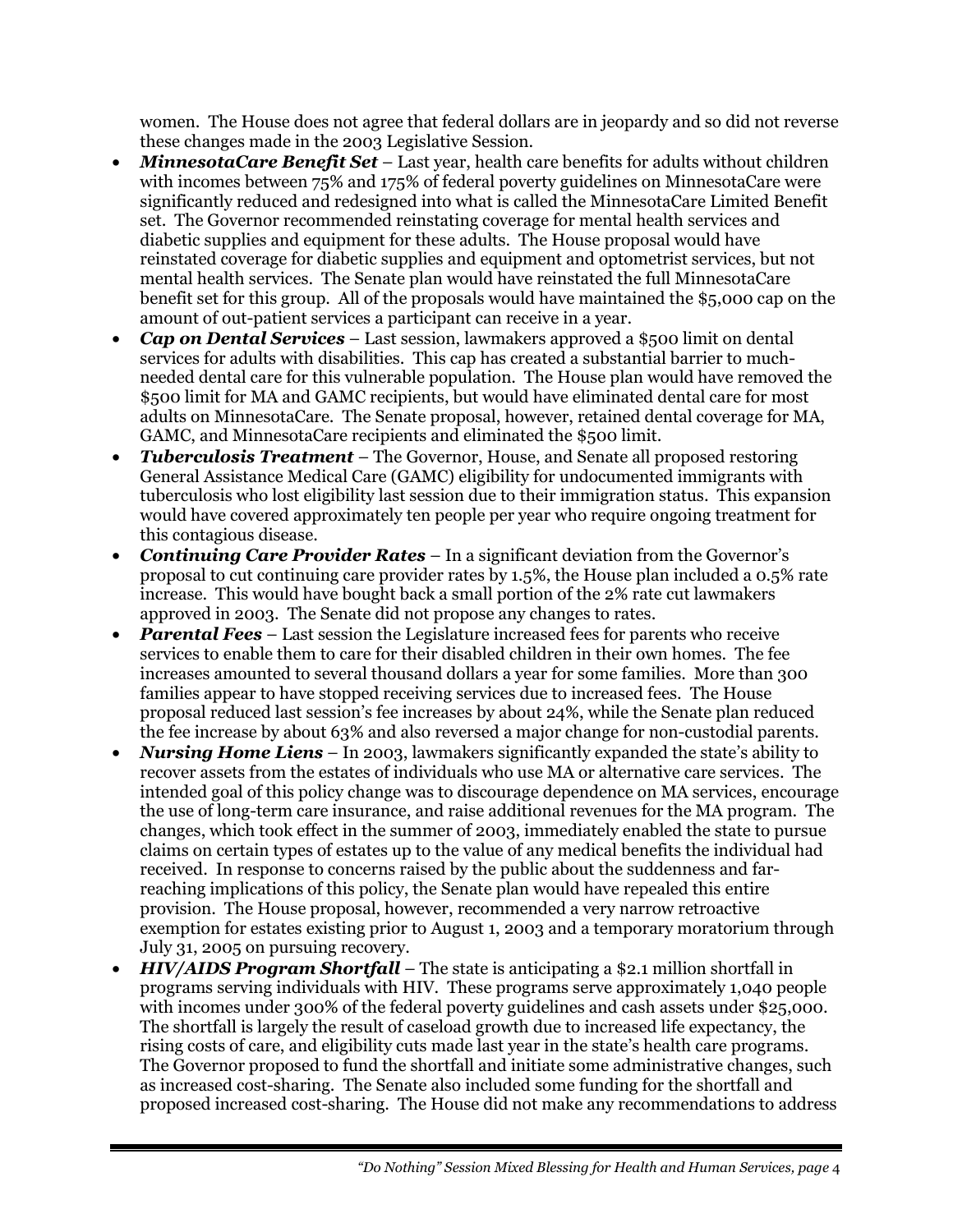the shortfall in this program. In late May, the Department of Human Services announced the administrative cost-sharing proposal, effective July 1, 2004. Under the new requirements, participants with incomes between \$9,000 and \$28,000 a year will pay between 5% and 7% of their monthly income, as well as some drug co-pays.

The Senate proposal, in particular, went beyond these areas of agreement and would have made significant steps in reforming or restoring elements of the health care system, including:

- Eliminating the co-payments in the MA and GAMC programs that were instituted in the 2003 Legislative Session,
- Restoring the MinnesotaCare full benefit set for single adults, and
- Creating a MinnesotaCare option for small employers.

However, the failure to act also means some particularly undesirable changes were avoided.

- The Governor and the House proposed co-payments of \$3 for non-preventative office visits and \$6 for non-emergency emergency room visits for adult MinnesotaCare participants, characterizing this as fixing an "oversight" from last session. This would have been in addition to the increase in MinnesotaCare premiums approved in 2003.
- The Governor and the House proposed to "align" the MinnesotaCare eligibility policy with MA by eliminating coverage more quickly for enrollees whose income rises above the standards.
- Currently, nursing facilities receive \$0.25 per resident day to fund a scholarship program to allow their employees to pursue a degree or credential to advance their careers in Long Term Care. The Governor and the House proposed eliminating this program.
- The Governor and the House proposed suspending the automatic Cost of Living Adjustment (COLA) for MA rates for certain nursing facilities through 2007. During the 2003 Session, the COLA for these nursing homes were suspended for 2004 and 2005.
- The Governor and the House proposed caseload limits for home and community-based services for persons with disabilities for the next biennium.

## **Minnesota Family Investment Program**

The Minnesota Family Investment Program (MFIP) provides cash benefits and employment and training services to eligible low-income families with children. In the 2003 Legislative Session, major policy changes were made to the program, including two provisions that reduced the amount of some families' cash grants:

- Families participating in MFIP who live in federally subsidized housing now have \$50 of their housing subsidy counted as income for the purposes of calculating their MFIP grant, thereby reducing their cash grant by \$50 per month. This change, often referred to as the "\$50 housing penalty," affected about 7,500 families.
- MFIP families with a disabled family member who receives federal disability payments (SSI) now have their cash grant reduced by \$125 per month for each SSI recipient living in the household, even though they do not receive MFIP benefits on behalf of the disabled family member. This change impacted more than 6,800 of the poorest and most vulnerable families in Minnesota, including approximately 1,300 households with more than one SSI recipient. Some MFIP families are subject to *both* the "\$50 housing penalty" and the SSI reduction.

The Governor and House proposals would have left the \$125 SSI reduction in place. Both proposals, however, made changes to the \$50 housing penalty. The Governor's proposal would have clarified existing language to ensure families where the disabled grandparent or other relative caregiver receives federal SSI are exempted (parental caregivers receiving SSI are already exempt). The House proposal went the other direction and actually would have *increased* the housing penalty from \$50 to \$200 per month. The increase would have resulted